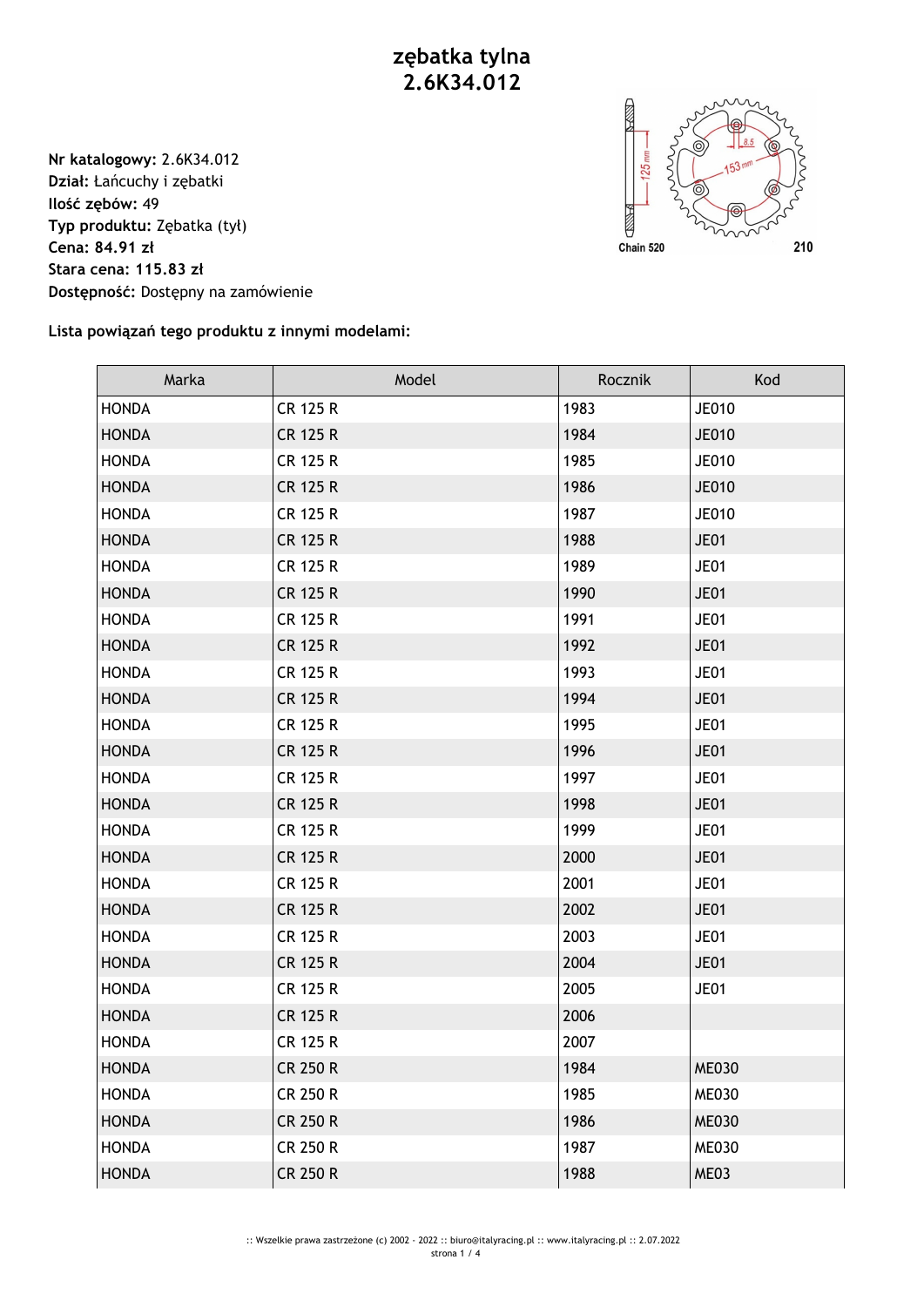| <b>HONDA</b> | <b>CR 250 R</b>  | 1989 | ME03         |
|--------------|------------------|------|--------------|
| <b>HONDA</b> | <b>CR 250 R</b>  | 1990 | ME03         |
| <b>HONDA</b> | CR 250 R         | 1991 | ME03         |
| <b>HONDA</b> | <b>CR 250 R</b>  | 1992 | ME03         |
| <b>HONDA</b> | CR 250 R         | 1993 | ME03         |
| <b>HONDA</b> | <b>CR 250 R</b>  | 1994 | ME03         |
| <b>HONDA</b> | <b>CR 250 R</b>  | 1995 | ME03         |
| <b>HONDA</b> | <b>CR 250 R</b>  | 1996 | ME03         |
| <b>HONDA</b> | <b>CR 250 R</b>  | 1997 | ME03         |
| <b>HONDA</b> | <b>CR 250 R</b>  | 1998 | ME03         |
| <b>HONDA</b> | CR 250 R         | 1999 | ME03         |
| <b>HONDA</b> | <b>CR 250 R</b>  | 2000 | ME03         |
| <b>HONDA</b> | CR 250 R         | 2001 | ME03         |
| <b>HONDA</b> | <b>CR 250 R</b>  | 2002 | ME03         |
| <b>HONDA</b> | CR 250 R         | 2003 | ME03         |
| <b>HONDA</b> | <b>CR 250 R</b>  | 2004 | ME03         |
| <b>HONDA</b> | CR 250 R         | 2005 | ME03         |
| <b>HONDA</b> | <b>CR 250 R</b>  | 2006 | ME03         |
| <b>HONDA</b> | <b>CR 250 R</b>  | 2007 | ME03         |
| <b>HONDA</b> | CR 500 R         | 1984 | <b>PE020</b> |
| <b>HONDA</b> | CR 500 R         | 1985 | <b>PE020</b> |
| <b>HONDA</b> | CR 500 R         | 1986 | <b>PE020</b> |
| <b>HONDA</b> | CR 500 R         | 1987 | <b>PE020</b> |
| <b>HONDA</b> | CR 500 R         | 1988 | <b>PE020</b> |
| <b>HONDA</b> | <b>CR 500 R</b>  | 1989 | <b>PE02</b>  |
| <b>HONDA</b> | CR 500 R         | 1990 | <b>PE02</b>  |
| <b>HONDA</b> | CR 500 R         | 1991 | <b>PE02</b>  |
| <b>HONDA</b> | <b>CR 500 R</b>  | 1992 | <b>PE02</b>  |
| <b>HONDA</b> | CR 500 R         | 1993 | <b>PE02</b>  |
| <b>HONDA</b> | <b>CR 500 R</b>  | 1994 | <b>PE02</b>  |
| <b>HONDA</b> | CR 500 R         | 1995 | <b>PE02</b>  |
| <b>HONDA</b> | <b>CR 500 R</b>  | 1996 | <b>PE02</b>  |
| <b>HONDA</b> | CR 500 R         | 1997 | <b>PE02</b>  |
| <b>HONDA</b> | <b>CR 500 R</b>  | 1998 | <b>PE02</b>  |
| <b>HONDA</b> | CR 500 R         | 1999 | <b>PE02</b>  |
| <b>HONDA</b> | <b>CR 500 R</b>  | 2000 | <b>PE02</b>  |
| <b>HONDA</b> | CR 500 R         | 2001 | <b>PE02</b>  |
| <b>HONDA</b> | <b>CRF 150 F</b> | 2003 |              |
| <b>HONDA</b> | <b>CRF 150 F</b> | 2004 |              |
| <b>HONDA</b> | <b>CRF 150 F</b> | 2005 |              |
| <b>HONDA</b> | <b>CRF 150 F</b> | 2006 |              |
| <b>HONDA</b> | <b>CRF 230 F</b> | 2003 |              |
| <b>HONDA</b> | <b>CRF 230 F</b> | 2004 |              |
| <b>HONDA</b> | <b>CRF 230 F</b> | 2005 |              |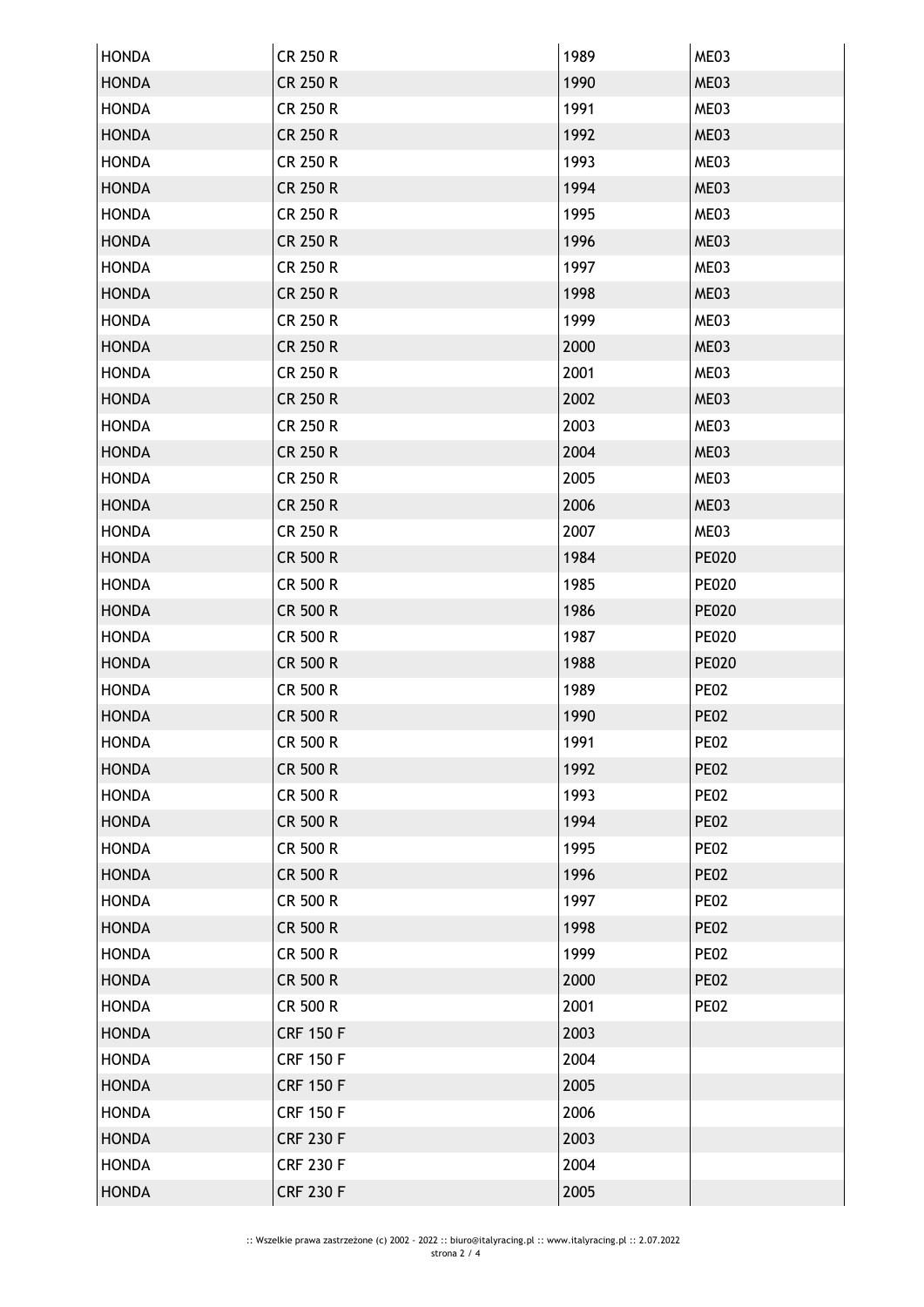| <b>HONDA</b> | <b>CRF 230 F</b> | 2006 |             |
|--------------|------------------|------|-------------|
| <b>HONDA</b> | <b>CRF 230 F</b> | 2007 |             |
| <b>HONDA</b> | <b>CRF 250 F</b> | 2006 |             |
| <b>HONDA</b> | <b>CRF 250 F</b> | 2007 |             |
| <b>HONDA</b> | <b>CRF 250 R</b> | 2004 | <b>ME10</b> |
| <b>HONDA</b> | <b>CRF 250 R</b> | 2005 | <b>ME10</b> |
| <b>HONDA</b> | <b>CRF 250 R</b> | 2006 | <b>ME10</b> |
| <b>HONDA</b> | <b>CRF 250 R</b> | 2007 | <b>ME10</b> |
| <b>HONDA</b> | <b>CRF 250 R</b> | 2008 | <b>ME10</b> |
| <b>HONDA</b> | <b>CRF 250 R</b> | 2009 | <b>ME10</b> |
| <b>HONDA</b> | <b>CRF 250 R</b> | 2010 |             |
| <b>HONDA</b> | <b>CRF 250 R</b> | 2011 |             |
| <b>HONDA</b> | <b>CRF 250 R</b> | 2012 |             |
| <b>HONDA</b> | <b>CRF 250 R</b> | 2013 |             |
| <b>HONDA</b> | <b>CRF 250 R</b> | 2014 |             |
| <b>HONDA</b> | <b>CRF 250 R</b> | 2015 |             |
| <b>HONDA</b> | <b>CRF 250 X</b> | 2004 | <b>ME11</b> |
| <b>HONDA</b> | <b>CRF 250 X</b> | 2005 | <b>ME11</b> |
| <b>HONDA</b> | <b>CRF 250 X</b> | 2006 | <b>ME11</b> |
| <b>HONDA</b> | <b>CRF 250 X</b> | 2007 |             |
| <b>HONDA</b> | <b>CRF 450 F</b> | 2007 |             |
| <b>HONDA</b> | <b>CRF 450 R</b> | 2002 | <b>PE05</b> |
| <b>HONDA</b> | <b>CRF 450 R</b> | 2003 | <b>PE05</b> |
| <b>HONDA</b> | <b>CRF 450 R</b> | 2004 | <b>PE05</b> |
| <b>HONDA</b> | <b>CRF 450 R</b> | 2005 | <b>PE05</b> |
| <b>HONDA</b> | <b>CRF 450 X</b> | 2005 | <b>PE06</b> |
| <b>HONDA</b> | <b>CRF 450 X</b> | 2006 | <b>PE06</b> |
| <b>HONDA</b> | XL 250 (Japonia) | 1990 |             |
| <b>HONDA</b> | XL 250 (Japonia) | 1991 |             |
| <b>HONDA</b> | XL 250 (Japonia) | 1992 |             |
| <b>HONDA</b> | XL 250 (Japonia) | 1993 |             |
| <b>HONDA</b> | XL 250 (Japonia) | 1994 |             |
| <b>HONDA</b> | XL 250 (Japonia) | 1995 |             |
| <b>HONDA</b> | <b>XR 250 R</b>  | 1990 | ME06        |
| <b>HONDA</b> | XR 250 R         | 1991 | ME06        |
| <b>HONDA</b> | <b>XR 250 R</b>  | 1992 | <b>ME06</b> |
| <b>HONDA</b> | XR 250 R         | 1993 | ME06        |
| <b>HONDA</b> | XR 250 R         | 1994 | ME06        |
| <b>HONDA</b> | <b>XR 250 R</b>  | 1995 | <b>ME06</b> |
| <b>HONDA</b> | XR 250 R         | 1996 | <b>ME08</b> |
| <b>HONDA</b> | XR 250 R         | 1997 | ME08        |
| <b>HONDA</b> | XR 250 R         | 1998 |             |
| <b>HONDA</b> | XR 250 R         | 1999 |             |
| <b>HONDA</b> | XR 250 R         | 2000 |             |
|              |                  |      |             |